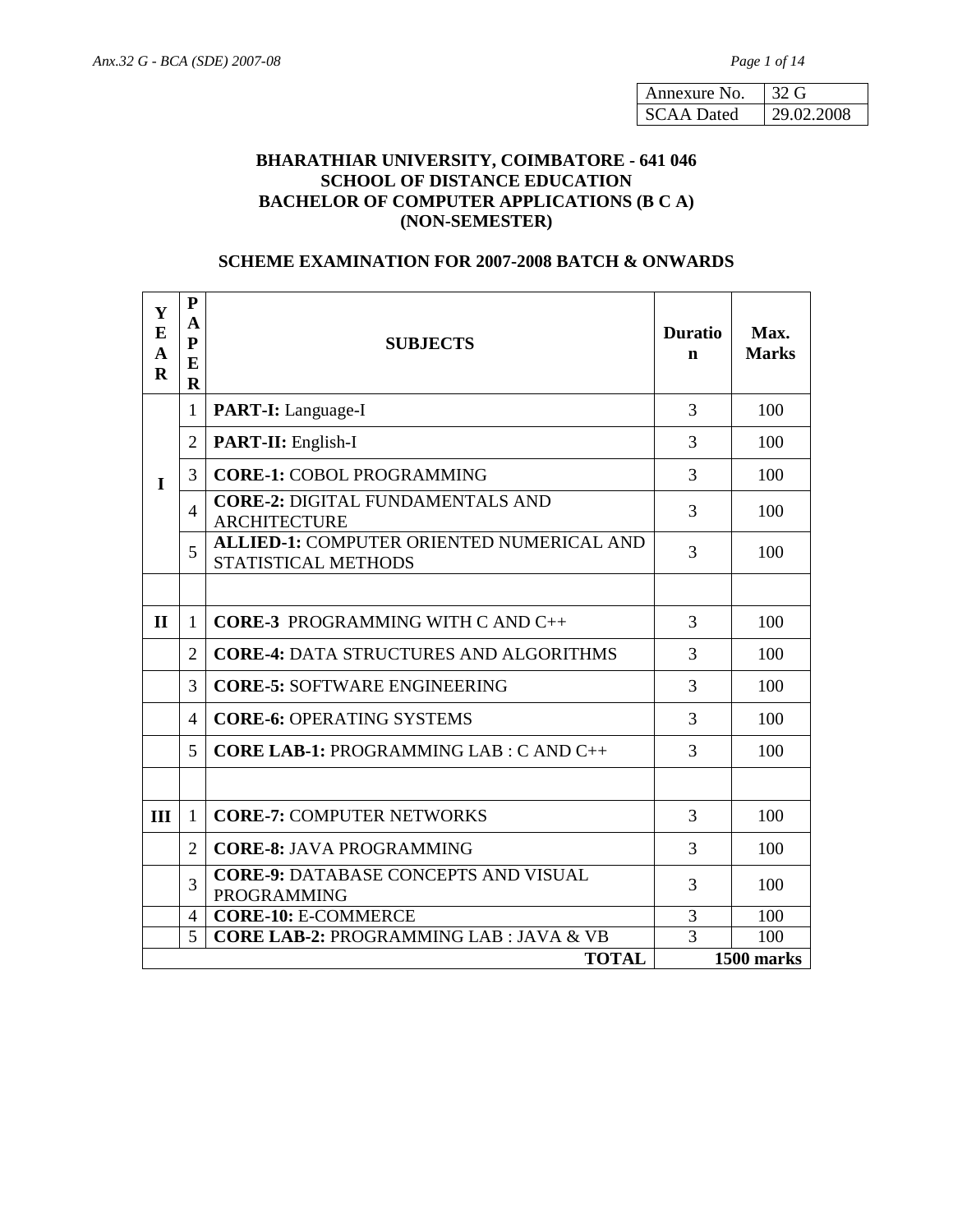| <b>B.C.A.</b><br>(Distance Education) |  | YEAR - I                 | Effective from<br>$2007-08$ onwards |
|---------------------------------------|--|--------------------------|-------------------------------------|
| CORE-1                                |  | <b>COBOL PROGRAMMING</b> |                                     |

This subject deals with the programming concepts on business applications using COBOL language.

#### **Goal:**

To learn about COBOL programming language for business problems

#### **Objective:**

On successful completion of this subject the students should have:

- Writing programs for business applications
- Concepts of file handling in programming languages

#### Unit I

 Introduction to COBOL: COBOL words - Literals - Structure of COBOL Program - COBOL Coding Sheet-IDENTIFICATION DIVISION- ENVIRONMENT DIVISION – DATA DIVISION – Editing and Non-editing Picture Clauses – Level Numbers – VALUE and FILLER Clause.

#### Unit II

 PROCEDURE DIVISION – Data Movement Verb – Arithmetic Verbs : Add, Subtract, Multiply, Divide, Compute – Input/Output Statement: Accept, Display Control Verbs: GOTO – GOTO Depending on – Stop Run – CORRESPONDING Option - ROUNDED option - ON SIZE ERROR option - Simple Programs Using Above Verbs.

## Unit III

 Conditional Statements: If Statement – Nested if statement – Sign Condition – Class Condition-Condition Name – Compound Condition- PERFORM Statements, More about DATA Division: RENAMES-REDEFINES – Simple Programs Using the above Verbs.

## Unit IV

 Files in COBOL: Sequential – Relative – Indexed Sequential - Random files – File description and Record description entries - Input/Output Verbs: Open, read, write, rewrite, Close, Delete – Sort Verb – Simple Programs using above Verbs.

## Unit V

 Table Handling: Occurs Clause – Two and Multi-Dimensional Tables – Occurs. Indexed By Clause – SET Verb – START and SEARCH Verb – Random Files-Keys & Their Importance – INVALID KEY Clause – SCREEN SECTION - Simple Programs using above Verbs.

## *TEXT BOOK:*

COBOL PROGRAMMING, M.K. ROY & D.GHOSH DASTIDAR,TATA Mc.GRAW HILL, SECOND EDITION - 1998.

- 1. COBOL programming V. Rajaraman, PHI Pub.
- 2. Introduction To Cobol Programming Author Dr. R. Krishnamoorthy, JJ Publications.
- 3. Structured COBOL Welburn, Tata McGrawhill,  $4<sup>th</sup>$  Edition.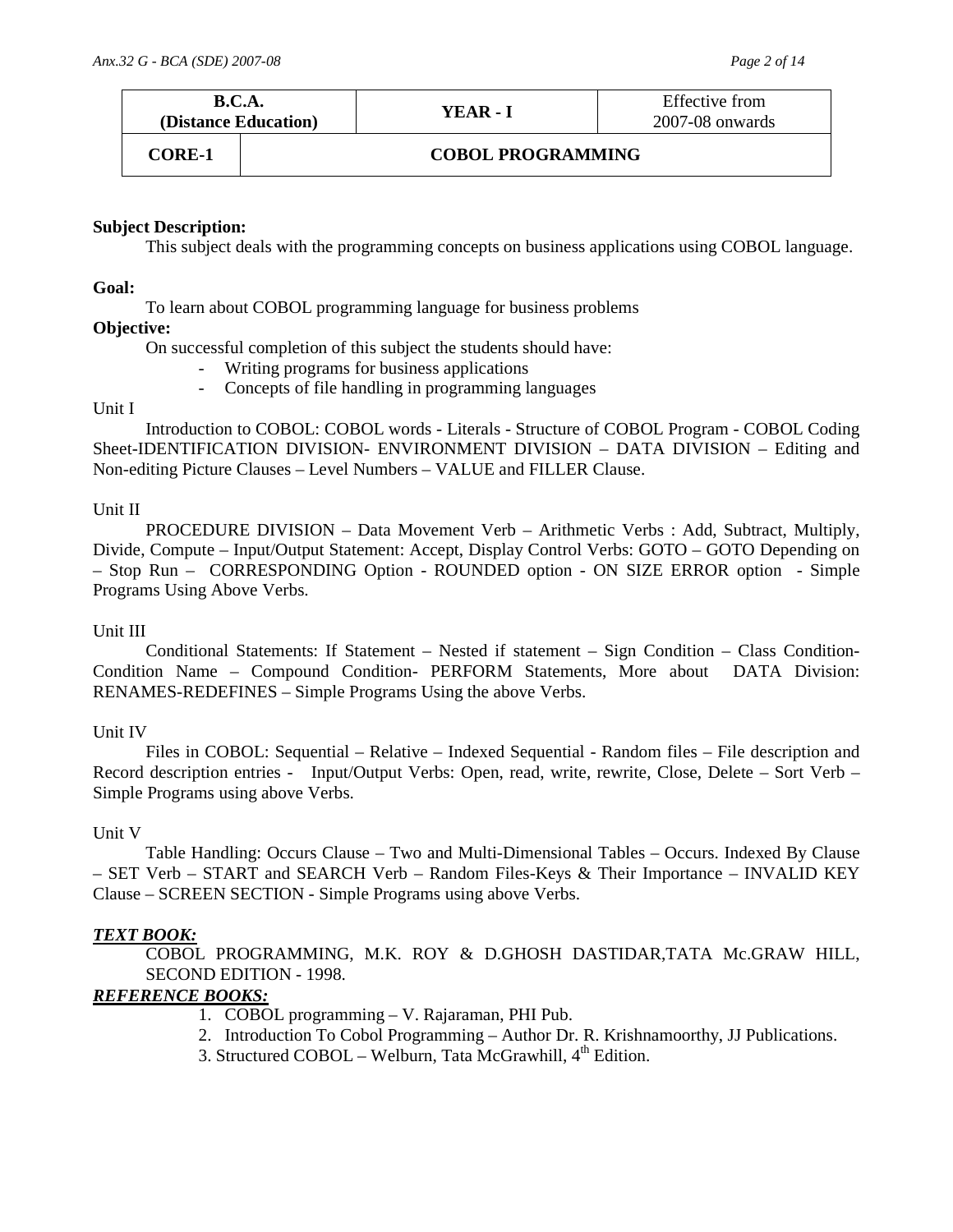| <b>B.C.A.</b><br>(Distance Education) |                                       | YEAR - I | Effective from<br>2007-08 onwards |
|---------------------------------------|---------------------------------------|----------|-----------------------------------|
| CORE-2                                | DIGITAL FUNDAMENTALS AND ARCHITECTURE |          |                                   |

 This subject deals with fundamentals of digital computers, Microprocessors and sytem architecture. **Goal:** 

To learn about computer fundamentals and its organization.

#### **Objective:**

On successful completion of this subject the students should have:

- Knowledge on digital circuits
- Microprocessor architecture
- Interfacing of various components

#### Unit I

 Number System and Binary Codes: Decimal, Binary, Octal, Hexadecimal – Binary addition, Multiplication, Division – Floating point representation, Complements, BCD, Excess3, Gray Code.

 Arithmetic Circuits: Half adder, Full adder, Parallel binary adder, BCD adder, Half subtractor, Full subtractor, Parallel binary subtractor - Digital Logic: the Basic Gates – NOR, NAND, XOR Gates.

#### Unit II

 Combinational Logic Circuits: Boolean algebra –Karnaugh map – Canonical form 1 – Construction and properties – Implicants – Don't care combinations - Product of sum, Sum of products, simplifications.

 Sequential circuits: Flip-Flops : RS, D, JK, T - Multiplexers – Demultiplexers – Decoder – Encoder - Counters.

#### Unit III

 **MICROPROCESSOR**: Architecture – Bus Organization – Functional diagram and pin out diagram of 8085 - Addressing modes of 8085 – Instruction set of 8085 – I/O Schemes – Peripherals and Interfaces.

## Unit IV

 Input – Output Organization: Input – output interface – I/O Bus and Interface – I/O Bus Versus Memory Bus – Isolated Versus Memory – Mapped I/O – Example of I/O Interface. Asynchronous data transfer: Strobe Control and Handshaking – Priority Interrupt: Daisy-Chaining Priority, Parallel Priority Interrupt. Direct Memory Access: DMA Controller, DMA Transfer. Input – Output Processor: CPU-IOP Communication.

#### Unit V

 Memory Organization: Memory Hierarchy – Main Memory- Associative memory: Hardware Organization, Match Logic, Read Operation, Write Operation. Cache Memory: Associative, Direct, Setassociative Mapping – Writing Into Cache Initialization. Virtual Memory: Address Space and Memory Space, Address Mapping Using Pages, Associative Memory Page Table, Page Replacement.

## *TEXT BOOKS:*

1. Digital Electronics Circuits and Systems, V.K. PURI, TATA McGRAW-HILL Pub. Company

2. Computer System Architecture, M. MORRIS MANO, Pearson Education Pub,III Edition.

- 1. Digital principles and applications, Albert paul malvino, Donald P Leach, McGrawHill, 1996.
- 2. Computer Architecture, Carter, Schaums outline series, TMH.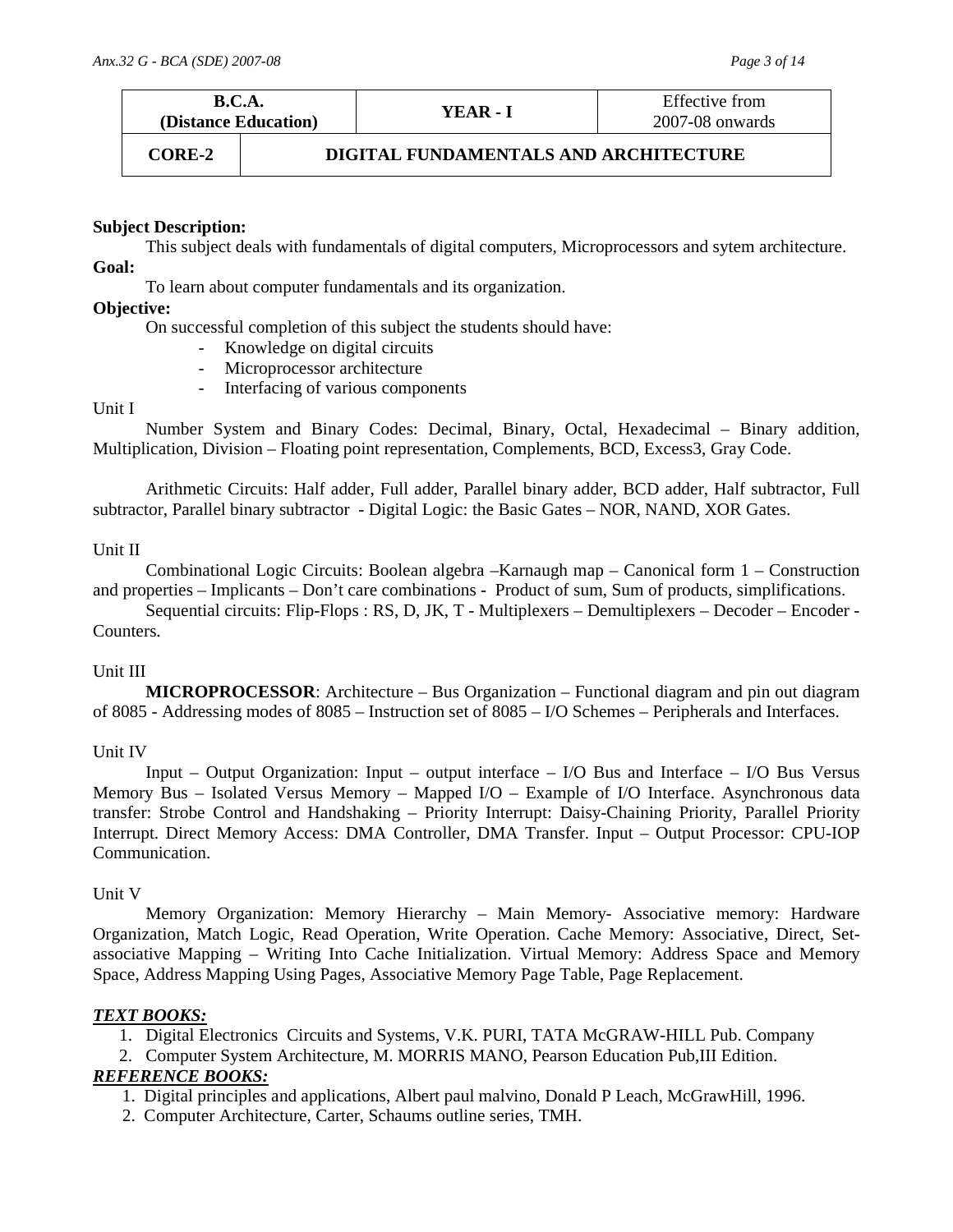| <b>B.C.A.</b><br>(Distance Education) |                                                                      | YEAR - I | Effective from<br>2007-08 onwards |
|---------------------------------------|----------------------------------------------------------------------|----------|-----------------------------------|
| <b>ALLIED-1</b>                       | <b>COMPUTER ORIENTED NUMERICAL AND STATISTICAL</b><br><b>METHODS</b> |          |                                   |

 This subject deals with various numerical methods and statistical applications for computer science. **Goal:** 

To learn about the computer based numerical and statistical methods.

#### **Objective:**

On successful completion of this subject the students should have:

- Understanding various concepts of numerical analysis.
- Learning various applications statistical methods for Computer Science.

#### Unit I

 The Solution of Numerical Algebraic & Transcendental Equations – Bisection method – Newton-Raphson method - The method of false position.

 The Solution of Simultaneous Linear Algebraic Equation – Gauss Elimination method – Gauss Jordon Elimination method – Gauss Seidal method of iteration – Gauss – Jacobi method

## Unit II

 Numerical Differentiation – Newton's Forward Difference formula - Newton's backward difference formula – numerical Integration – Trapezoidal rule - Simpson's One-third rule – Simpson's three - eighths rule.

## Unit III

 Interpolation – Newton forward interpolation formula – Newton backward interpolation formula – LaGrange's formula – Numerical solution of ordinary differential equations – Taylor method – Euler method – Range kutta method.

## Unit IV

 Measures of central tendency – Mean, Median and mode – Relation between mean, median and mode. Dispersion – Range – Mean deviation  $\&$  standard deviation.

## Unit V

 Correlation – Karl Pearson`s Coefficient of Correlation – Rank correlation regression – Regression Equations- Difference between correlation & Regression

## *TEXT BOOKS:*

- 1. Numerical Methods P. Kandasamy , K. Thilagavathi, K. Gunavathi. S. Chand & company Ltd. New Delhi Revised Edition 2005 ( UNIT I, II & III)
- 2. Statistical R. S. N. Pillai, V. Bagavathi **Sultan Chand and Sons** & Company Ltd. New Delhi. Reprint 2005. (UNIT IV & V)

- 1. Computer oriented numerical methods V. Rajaraman, PHI Pub.
- 2. Numerical methods E. Balagurusamy Tata MC Graw Hill.
- **3.** Fundamental of Mathematical statistics S C Gupta, V. K. Kapoor **Sultan Chand and Sons**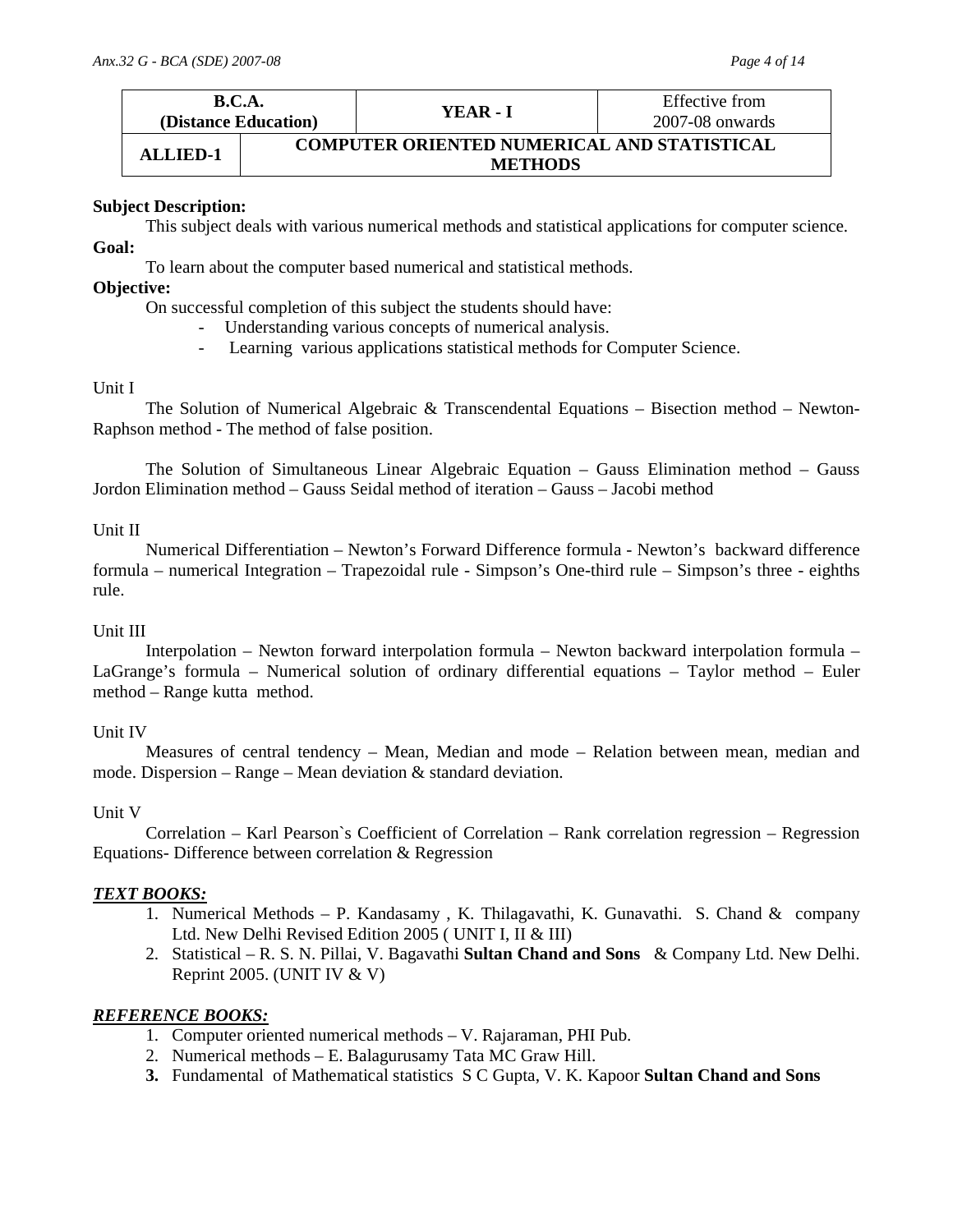| B.C.A.<br>(Distance Education) |                                   | YEAR - II | Effective from<br>2007-08 onwards |
|--------------------------------|-----------------------------------|-----------|-----------------------------------|
| CORE-3                         | <b>PROGRAMMING WITH C AND C++</b> |           |                                   |

This subject deals various methods programming using the C and C++ languages.

**Goal:** 

To learn the C and C++ programming languages.

#### **Objective:**

On successful completion the students should have programming ability on  $C \& C_{++}$ .

**UNIT – I:** Structure of a C program – C character set – Delimiters – Keywords – Identifiers – Constants – Variables – Rules for defining variables – Data types – Declaring and initializing variables – Type conversion. Operators and Expressions – Formatted and Unformatted I/O functions – Decision statements – Loops – for, while, do…while statements.

# **UNIT – II:**

 Arrays – String and its standard functions. Pointers – Functions – Structure and Union: Features of structure, Declaration and initialization of structure, Structure within structure, Array of structure, Union.

**UNIT-III:** C++ Declarations. Control Structures: - Decision Making and Statements: If..else, jump, goto, break, continue, switch case statements - Do - Functions in C++ - Inline functions – Function Overloading. Classes and Objects: Declaring Objects – Defining Member Functions – Static Member variables and functions – array of objects –friend functions – Overloading member functions – Bit fields and classes – Constructor and destructor with static members.

**UNIT-IV:** Operator Overloading: Overloading unary, binary operators – Overloading Friend functions – type conversion – Inheritance: Types of Inheritance – Single, Multilevel, Multiple, Hierarchal, Hybrid, Multi path inheritance – Virtual base Classes – Abstract Classes. Pointers – Declaration – Pointer to Class , Object – this pointer – Pointers to derived classes and Base classes – Arrays – Characteristics – array of classes – Memory models – new and delete operators – dynamic object – Binding , Polymorphism and Virtual Functions.

# **UNIT-V:**

Files – File stream classes – file modes – Sequential Read / Write operations – Binary and ASCII Files – Random Access Operation – Templates – Exception Handling - String – Declaring and Initializing string objects – String Attributes – Miscellaneous functions .

## *TEXT BOOKS:*

# **1. PROGRAMMING IN ANSI C, E. Balagurusamy**, TMH, 1998 **2. OBJECT-ORIENTED PROGRAMMING WITH C++, E. Balagurusamy**, TMH, 1998

- 1. **The Sprit of C Mullish Cooper,** Jaico Publications.
- 2. **OBJECT-ORIENTED PROGRAMMING WITH C++,** D.Ravichandran, 2nd ed, TMH.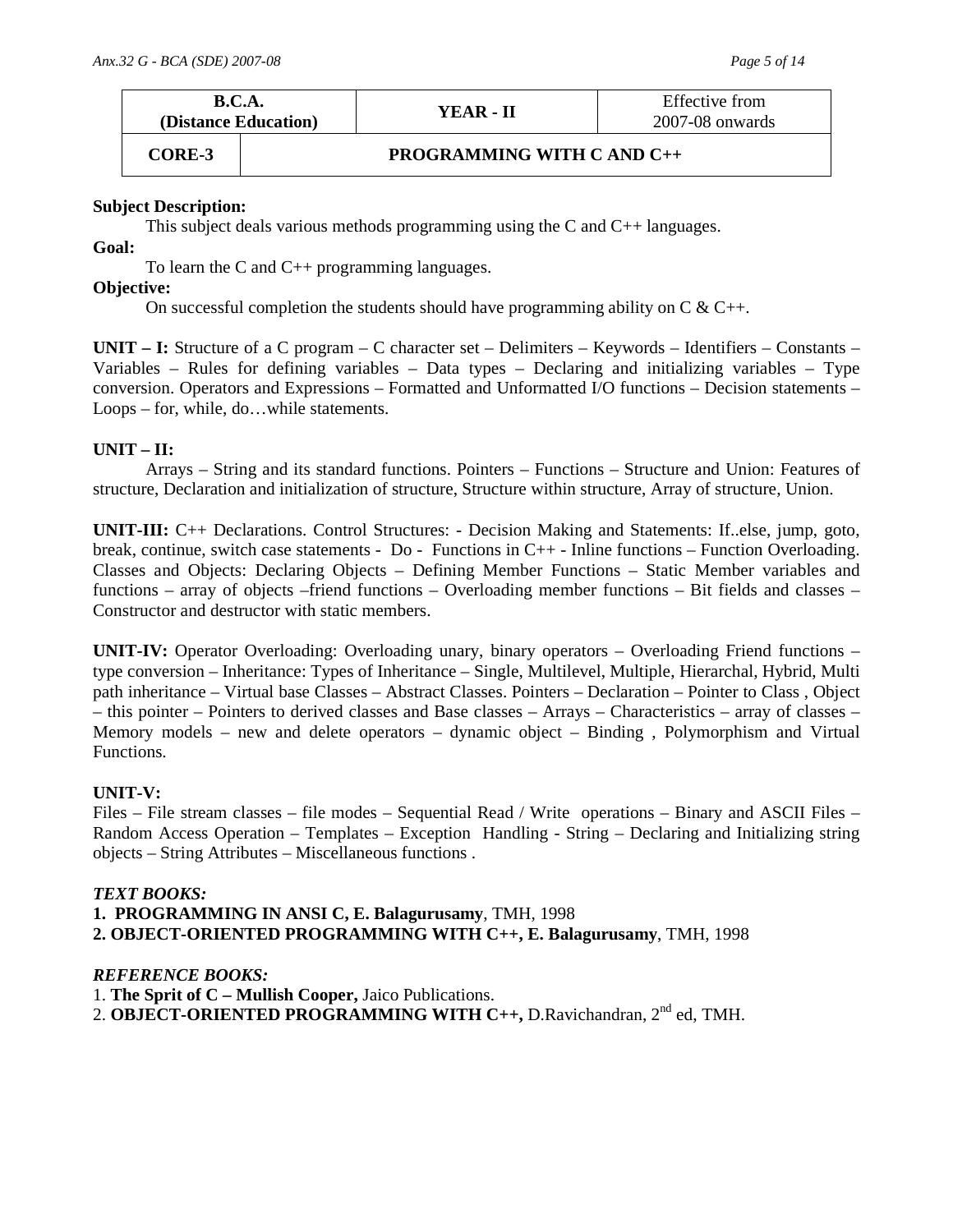|  |  | Anx.32 G - BCA (SDE) 2007-08 |
|--|--|------------------------------|
|  |  |                              |

**B.C.A.** 

| B.C.A.        | (Distance Education) | YEAR - II                             | Effective from<br>$2007-08$ onwards |
|---------------|----------------------|---------------------------------------|-------------------------------------|
| <b>CORE-4</b> |                      | <b>DATA STRUCTURES AND ALGORITHMS</b> |                                     |

## **Subject Description:**

This subject deals various data structures and algorithms for handling the data.

**Goal:** 

To learn the data structures and method of data processing from data storages.

**Objective:** 

On successful completion the students should know data structures and algorithms.

**- - - - -** 

**UNIT – I: Introduction:** Overview – How to create programs and analyze them. Arrays – Structures -Ordered List – Representation of arrays – Simple Applications.

**UNIT – II: Stacks and Queues:** Fundamentals – Structures – Operations – Multiple stacks and queues – Applications - Evaluation of Expressions.

**UNIT-III: Linked Lists:** Singly Linked List – Linked Stacks and Queues - The Storage Pool – Applications – Polynomial addition , Sparse Matrices – Doubly Linked List – Dynamic Storage Management – Garbage Collection and Compaction

**UNIT-IV: Searching and Sorting:** Binary, Sequential and Fibonacci Searching – Internal Sorting: Insertion, Quick, Merge, Heap, Radix sorts – External Sorting: Sorting with Disks – K-way Merging – Sorting with Tapes – Balanced Merge – Poly-phase Merge – Symbol Tables – Static tree – Dynamic Tree – Hash Tables.

**UNIT-V: Files:** Files, Queries and Sequential organization – Indexed Techniques – File Organization: Sequential, Random, Linked Organization – Inverted Files – Cellular Partitions.

# *TEXT BOOK:*

**1. FUNDAMENTALS OF DATA STRUCTURE**S **- Ellis Horowitz and Sartaj Sahni**:, Galgotia Book Source, 1999.

# *REFERENCE BOOK:*

1. **PROGRAMMING AND DATA STRUCTURES - Askok N Kamthane**, Perason Education, 2004.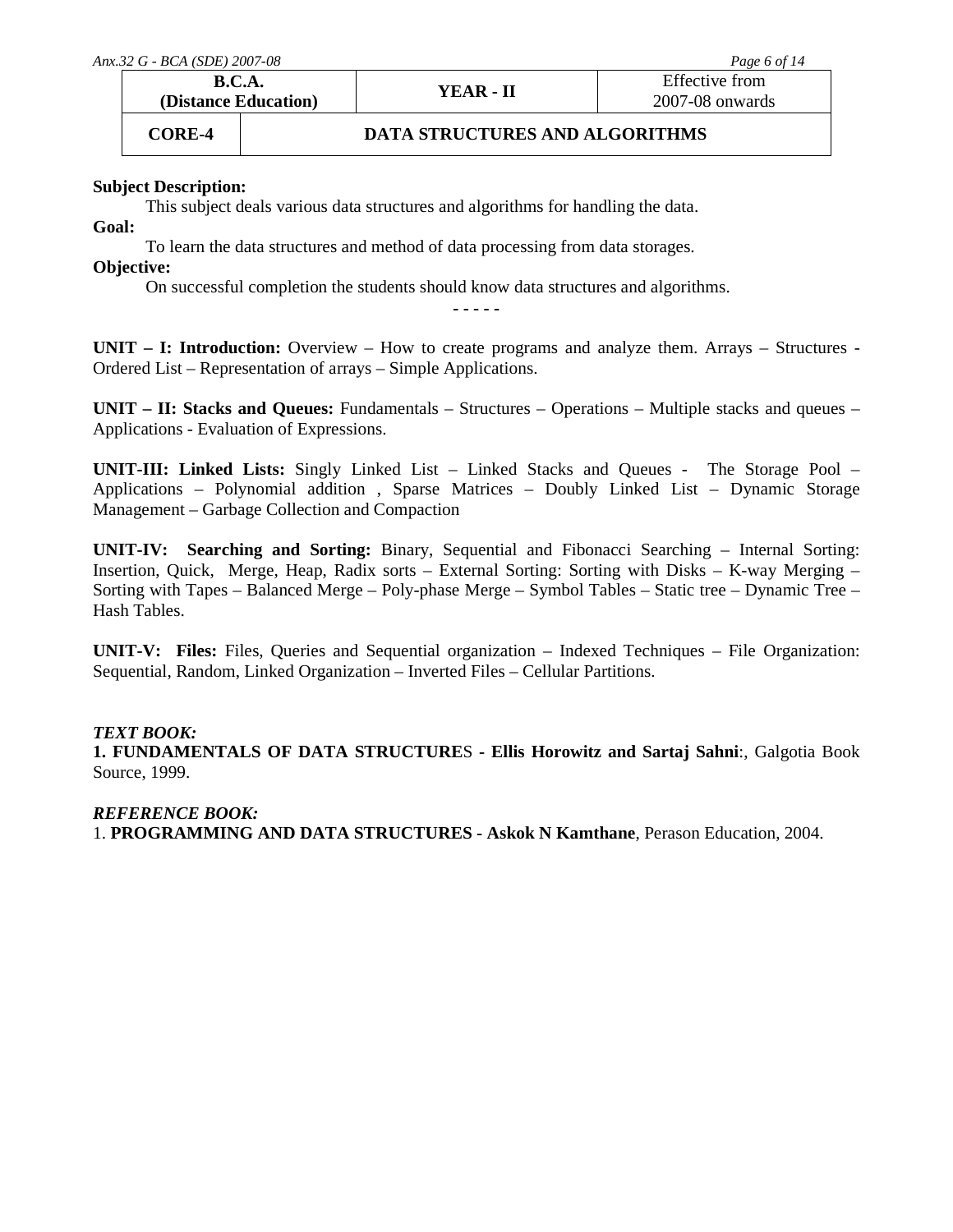| B.C.A.<br>(Distance Education) |                             | YEAR - II | Effective from<br>$2007-08$ onwards |
|--------------------------------|-----------------------------|-----------|-------------------------------------|
| CORE-5                         | <b>SOFTWARE ENGINEERING</b> |           |                                     |

**Subject Description:** This subject deals with Software Engineering concepts like Analysis, Design, Implementation, Testing and Maintenance.

**Goal:** Knowledge on how to do a software project with in-depth analysis.

**Objective:** To inculcate knowledge on Software engineering concepts in turn gives a roadmap to design a new software project. - - - - -

**UNIT-I: Introduction to Software Engineering:** Some Definitions – Some Size Factors – Quality and Productivity Factors. **Planning a Software Project:** Planning the Development Process – Planning an Organizational Structure.

**UNIT-II: Software Cost Estimation:** Software cost Factors – Software Cost Estimation Techniques – Staffing-Level Estimation – Estimating Software Estimation Costs.

**UNIT-III: Software Requirements Definition:** The Software Requirements specification – Formal Specification Techniques. **Software Design:** Fundamental Design Concepts – Modules and Modularization Criteria.

**UNIT-IV:** Design Notations – Design Techniques. **Implementation Issues**: Structured Coding Techniques – Coding Style – Standards and Guidelines – Documentation Guidelines.

**UNIT-V: Verification and Validation Techniques:** Quality Assurance – Walkthroughs and Inspections – Unit Testing and Debugging – System Testing. **Software Maintenance:** Enhancing Maintainability during Development – Managerial Aspects of Software Maintenance – Configuration Management.

## *TEXTBOOK:*

.

1. **SOFTWARE ENGINEERING CONCEPTS – Richard Fairley, 1997, TMH.**  *(UNIT-I: 1.1-1.3,2.3-2.4 UNIT-II: 3.1-3.4 UNIT III: 4.1-4.2,5.1-5.2 UNIT-IV: 5.3-5.4,6.1-6.4 UNIT-V: 8.1-8.2, 8.5-8.6, 9.1-9.3)* 

## *REFERENCE BOOKS:*

*REFERENCE BOOKS:*  **1. SOFTWARE ENGINEERING FOR INTERNET APPLICATIONS – Eve Anderson, Philip Greenspun, Andrew Grumet,** 2006, PHI. **2. SOFTWARE ENGINEERING PROJECT MANAGEMENT – 2<sup>nd</sup> Edition, Wiley India. 3. SOFTWARE QUALITY ENGINEERING – Jeff Tian,** Student edition, 2006, Wiley India.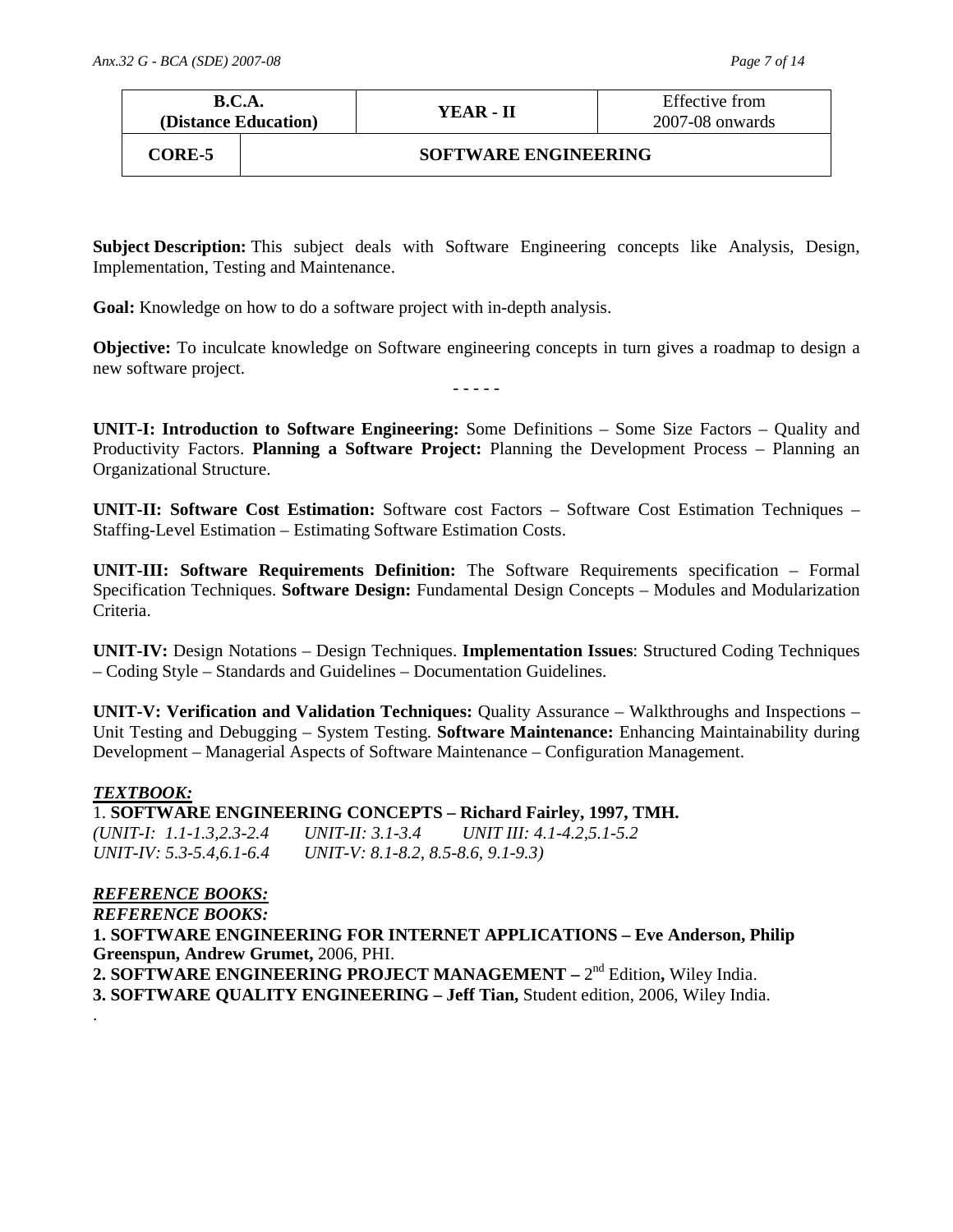| B.C.A.<br>(Distance Education) |  | YEAR - II                | Effective from<br>$2007-08$ onwards |
|--------------------------------|--|--------------------------|-------------------------------------|
| CORE-6                         |  | <b>OPERATING SYSTEMS</b> |                                     |

**Subject Description:** This subject deals Operating Systems concepts and Information, Process and Memory Managements. Also it deals with advanced topics like Distributed processing, Remote Procedure call and Clusters.

**Goal:** Knowledge on Operating system and how it controls the information and hardware.

**Objective:** To inculcate knowledge on OS concepts and functioning of modern OS.

**UNIT-I: Operating System Overview:** Operating System Objectives and Functions – The Evolution of Operating Systems – Major Achievements – Developments Leading to Modern Operating Systems – Microsoft Windows Overview – Traditional UNIX Systems – Modern UNIX Systems – Linux 95.

- - - - -

**UNIT-II: OS-Functions and Structure:** Different Services of Operating System – Operating System Structure – Booting. **Information Management:** The File System - Device Driver.

**UNIT-III: Process Management:** What Is A Process? – Evolution of Multiprogramming – Context Switching – Process States – Process State Transitions – Operations on a Process.

**UNIT-IV: Memory Management:** Introduction – Single Contiguous Memory Management – Fixed Partition Memory Management – Variable Partitions – Non-contiguous Allocation – Paging – Segmentation – Combined Systems – Virtual Memory Management Systems.

**UNIT-V: Distributed Processing, Client/Server and Clusters:** Client/Server Computing – Distributed Message Passing- Remote Procedure Calls – Clusters –Windows Cluster – Sun Cluster – Beowulf And Linux Clusters.

## *TEXTBOOKS:*

1. **OPERATING SYSTEMS Internals and Design Principles – William Stallings**, 5th edition,PHI. *(UNIT-I: 2.1-2.8 UNIT-V: 14.1-14.7)* 2. **OPERATING SYSTEMS – Achyut Godbole** ,  $2^{nd}$  edition, TMH. *(UNIT II: 3.2, 3.7, 3.9, 4.2, 4.3 UNIT-III: 5.2-5.6, 5.9 UNIT-IV: 8.1-8.9)* 

## *REFERENCE BOOKS:*

1. OPERATING SYSTEMS Concepts and Design – Milan Milankovic, 2<sup>nd</sup> edition, TMH.

**2. MODERN OPERATIING SYSTEMS - Andrew S. Tanenbaum, 2<sup>nd</sup> edition, PHI.** 

**3. OPERATING SYSTEM PRINCIPLES – Abraham Silberschatz, Peter Baer Galvin, Greg Gagne,** 7<sup>th</sup> Edition, Wiley India.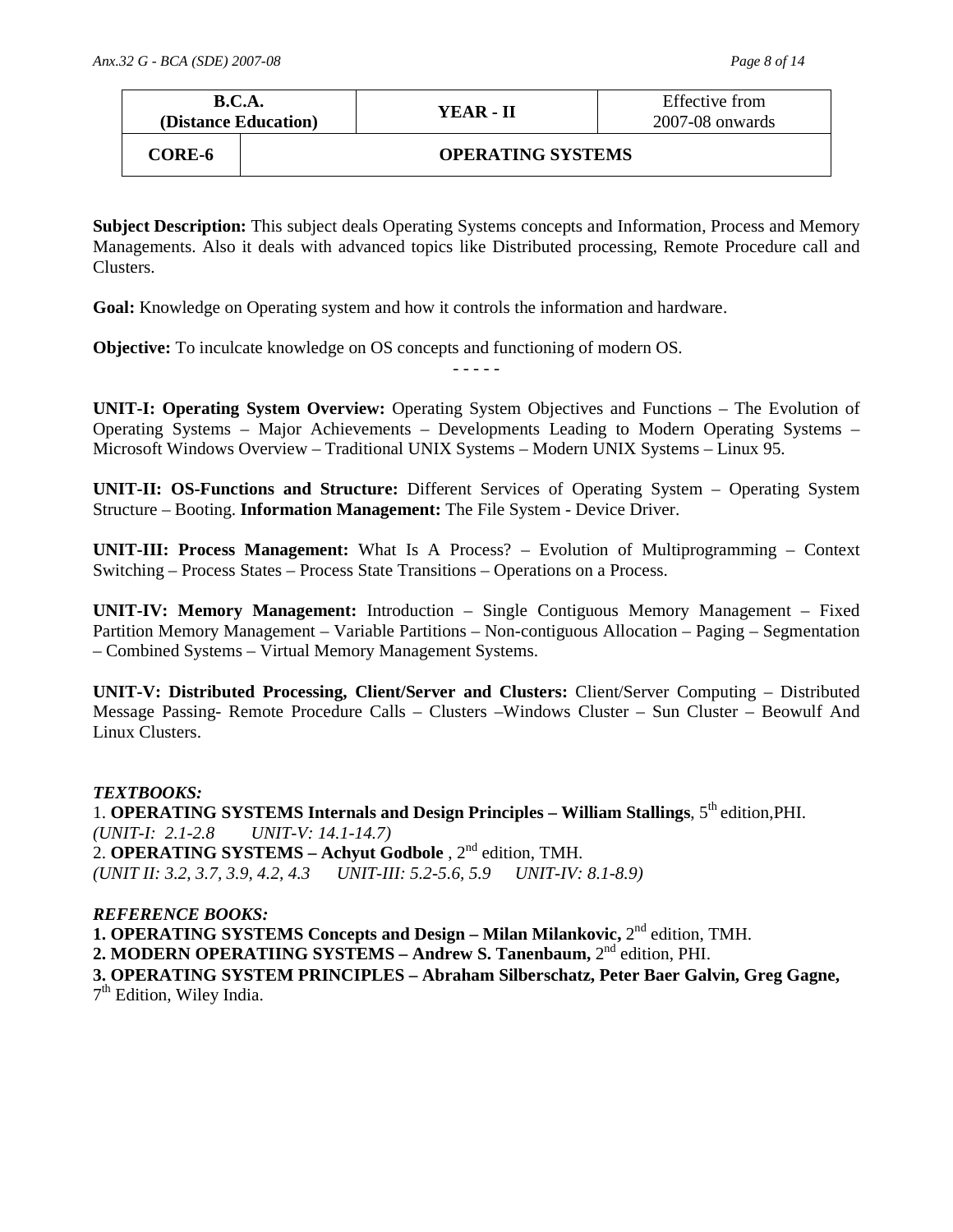| <b>B.C.A.</b><br>(Distance Education) |  | YEAR - II                          | Effective from<br>$2007-08$ onwards |
|---------------------------------------|--|------------------------------------|-------------------------------------|
| <b>CORE LAB-</b>                      |  | <b>PROGRAMMING LAB : C AND C++</b> |                                     |

- 1. Write a C program to find factorial of a given number.
- 2. Write a C program to display the Fibonacci series.
- 3. Write a C program to sort given set of numbers.
- 4. Write a C Program to check whether the given string is a palindrome or not using Pointers.
- 5. Write a C Program to create a File and to display the contents of that file with line numbers.
- 6. Write a C Program to merge two files into a single file.
- 7. Write a C++ Program to create a class to implement the Data Structure STACK. Write a constructor to initialize the TOP of the STACK. Write a member function PUSH() to insert an element and member function POP() to delete an element check for overflow and underflow conditions..
- 8. Write a C++ Program to read an integer number and find the sum of all the digits until it reduces to a single digit using constructors, destructors and inline member functions.
- 9. Write a C++ Program to create a class FLOAT that contains one float data member. Overload all the four Arithmetic operators so that they operate on the object FLOAT.
- 10. Write a C++ Program to create a class STRING. Write a Member Function to initialize, get and display stings. Overload the Operator "+" to Concatenate two Strings, "= =" to Compare two strings
- 11. Write a C++ Program to create two classes each class consists of two private variables, a integer and a float variable. Write member functions to get and display them. Write a FRIEND Function common to both classes, which takes the object of above two classes as arguments and the integer and float values of both objects separately and display the result.
- 12. Write a C++ Program using Function Overloading to read two Matrices of different Data Types such as integers and floating point numbers. Find out the sum of the above two matrices separately and display the sum of these arrays individually.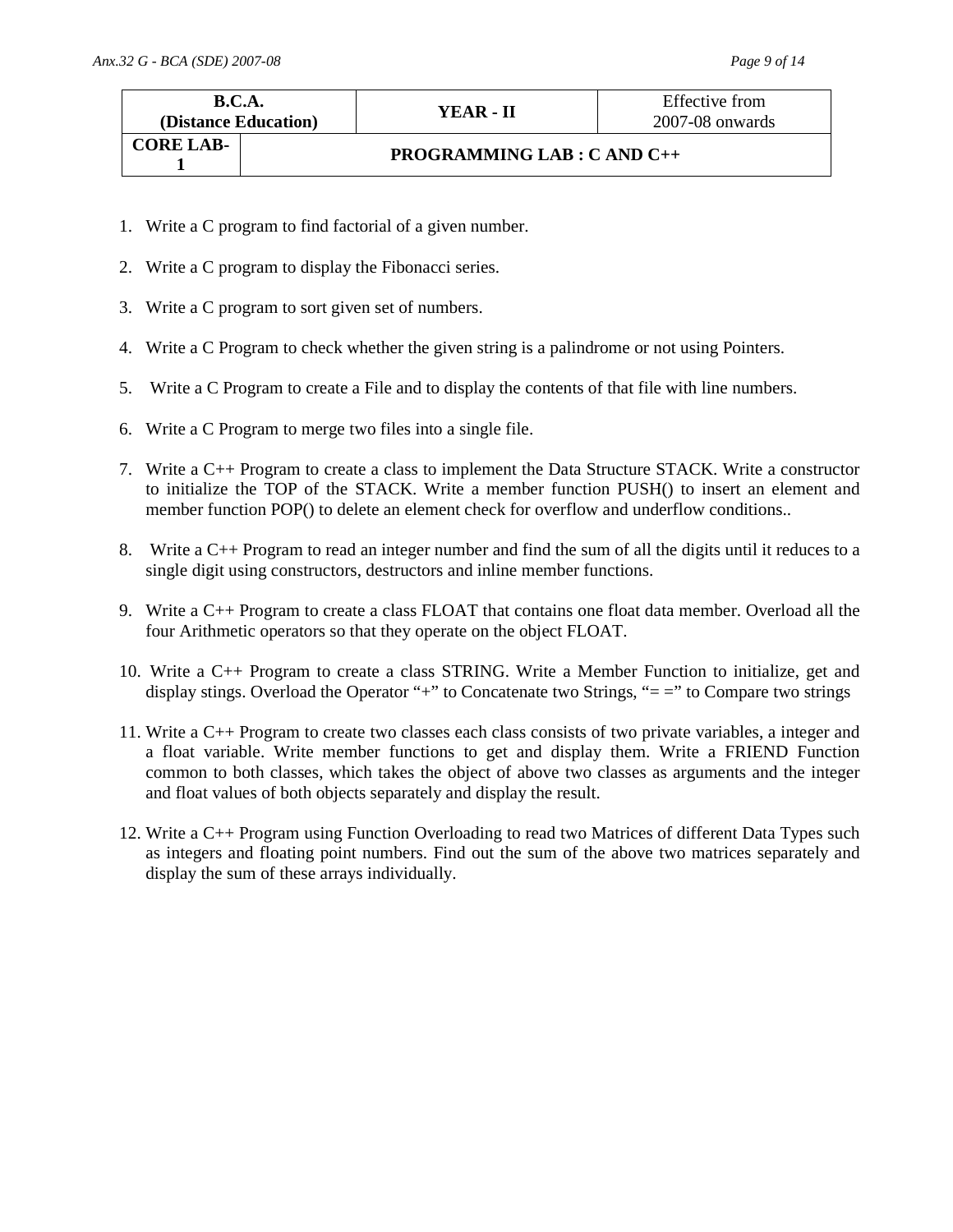| <b>B.C.A.</b><br>(Distance Education) |  | YEAR - III               | Effective from<br>$2007-08$ onwards |
|---------------------------------------|--|--------------------------|-------------------------------------|
| <b>CORE-7</b>                         |  | <b>COMPUTER NETWORKS</b> |                                     |

**Subject Description:** This subject deals different Network concepts like Layers, Wireless Concepts, Transmission and Security.

**Goal:** Knowledge on Computer Networks and technologies like broadband and Bluetooth.

**Objective:** To inculcate knowledge on Networking concepts and technologies like wireless, broadband and Bluetooth.

**UNIT-I: Network Hardware:** LAN – WAN – MAN – Wireless – Home Networks. **Network Software:**  Protocol Hierarchies **–** Design Issues for the Layers – Connection-oriented and connectionless services – Service Primitives – The Relationship of services to Protocols. **Reference Models:** OSI Reference Model – TCP/IP reference Model – Comparison of OSI and TCP/IP -Critique of OSI and protocols – Critique of the TCP/IP Reference model.

**UNIT-II: PHYSICAL LAYER - Guided Transmission Media:** Magnetic Media – Twisted Pair – Coaxial Cable – Fiber Optics. **Wireless Transmission**: Electromagnetic Spectrum – Radio Transmission – Microwave Transmission – Infrared and Millimeter Waves – Light Waves. **Communication Satellites:** Geostationary, Medium-Earth Orbit, Low Earth-orbit Satellites – Satellites versus Fiber.

**UNIT-III: DATA-LINK LAYER:** Error Detection and correction – Elementary Data-link Protocols – Sliding Window Protocols. **MEDIUM-ACCESS CONTROL SUB LAYER:** Multiple Access Protocols – Ethernet – Wireless LANs - Broadband Wireless – Bluetooth.

**UNIT-IV: NETWORK LAYER:** Routing algorithms – Congestion Control Algorithms. TRANSPORT LAYER: Elements of Transport Protocols – Internet Transport Protocols: TCP.

**UNIT-V: APPLICATION LAYER:** DNS – E-mail. **NETWORK SECURITY**: Cryptography – Symmetric Key Algorithms – Public Key Algorithms – Digital Signatures.

# **TEXTBOOKS:**

1. **COMPUTER NETWORKS - Andrew S. Tanenbaum,** 4<sup>th</sup> edition, PHI. *(UNIT-I:1.2-1.4 UNIT-II:2.2-2.4 UNIT-III:4.2-4.6 UNIT-IV:5.2,5.3,6.2,6.5 UNIT-V:7.1,7.2,8.1-8.4)*

## **REFERENCE BOOKS:**

**1. DATA COMMUNICATION AND NETWORKS – Achyut Godbole, 2007**, TMH. 2. COMPUTER NETWORKS Protocols, Standards, and Interfaces – Uyless Black, 2<sup>nd</sup> ed, PHI.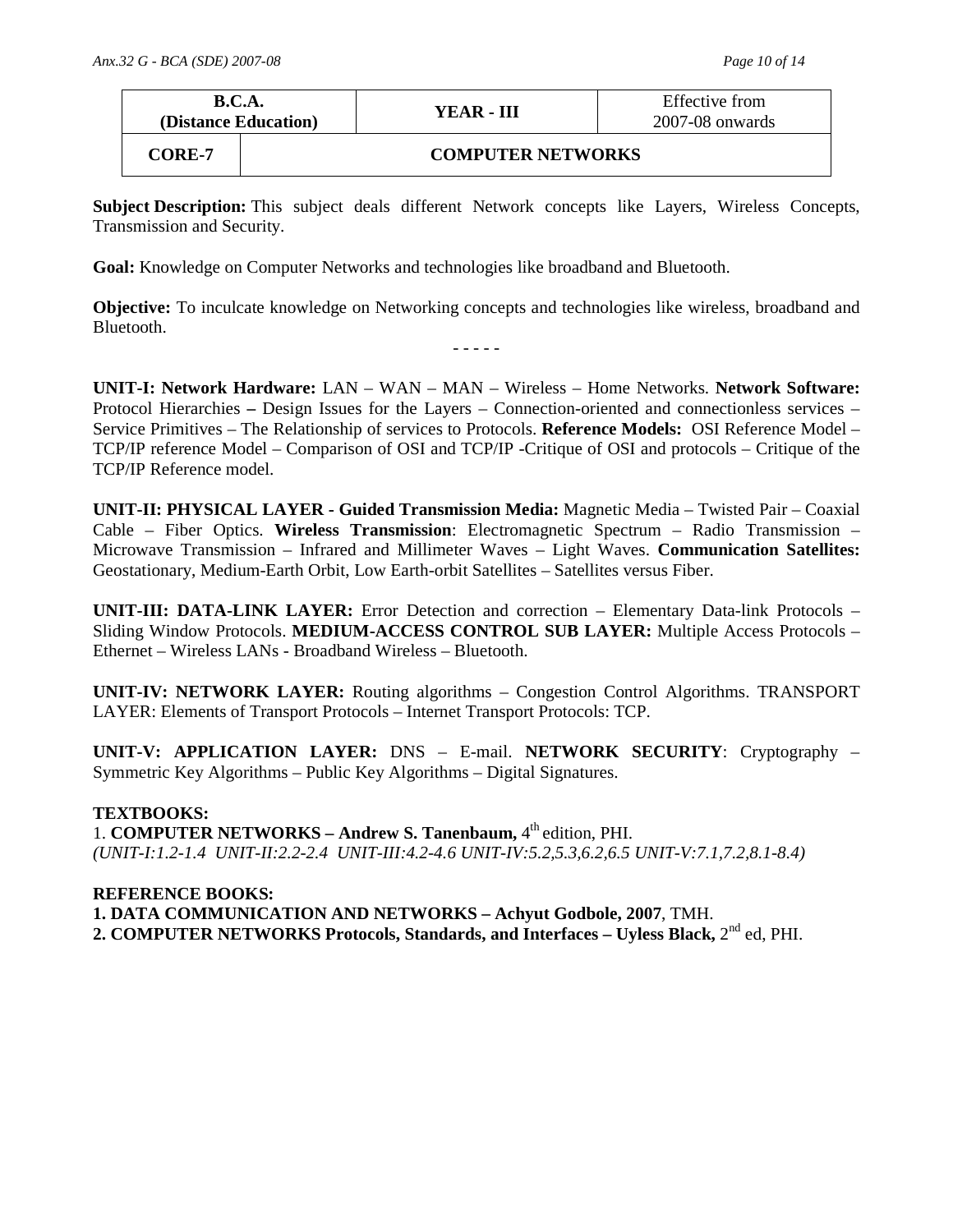| <b>B.C.A.</b><br>(Distance Education) |  | YEAR - III              | Effective from<br>$2007-08$ onwards |
|---------------------------------------|--|-------------------------|-------------------------------------|
| <b>CORE-8</b>                         |  | <b>JAVA PROGRAMMING</b> |                                     |

**Subject Description:** This subject deals with Java Programming concepts.

**Goal:** Enable to create wide range of Applications and Applets using Java.

**Objective:** To inculcate knowledge on Java Programming concepts.

**UNIT-I: Fundamentals of Object-Oriented Programming**: Object-Oriented Paradigm – Basic Concepts of Object-Oriented Programming – Benefits of Object-Oriented Programming – Application of Object-Oriented Programming. **Java Evolution**: History – Features – How Java differs from C and C++ – Java and Internet – Java and www –Web Browsers. Overview of Java: simple Java program – Structure – Java Tokens – Statements – Java Virtual Machine.

- - - - -

**UNIT-II:** Constants, Variables, Data Types - Operators and Expressions – Decision Making and Branching: *if, if ..else,* nested *if, switch, ?:* operator - Decision Making and Looping: *while, do, for* – Jumps in Loops - Labeled Loops – Classes, Objects and Methods.

**UNIT-III:** Arrays, Strings and Vectors – Interfaces: Multiple Inheritance – Packages: Putting Classes together – Multithreaded Programming.

**UNIT-IV:** Managing Errors and Exceptions – Applet Programming – Graphics Programming.

**UNIT-V: Managing Input/Output Files in Java** : Concepts of Streams- Stream Classes – Byte Stream classes – Character stream classes – Using streams – I/O Classes – File Class – I/O exceptions – Creation of files – Reading / Writing characters, Byte-Handling Primitive data Types – Random Access Files.

## *TEXTBOOK:*

1. **PROGRAMMING WITH JAVA - A PRIMER - E. Balagurusamy,** 3<sup>rd</sup> Edition, TMH.

## *REFERENCE BOOKS:*

1. **THE COMPLETE REFERENCE JAVA 2** - **Patrick Naughton** & **Hebert Schildt,** 3 rd ed,TMH

2. **PROGRAMMING WITH JAVA – John R. Hubbard,** 2<sup>nd</sup> Edition, TMH.

3. **JAVA and Object-Oriented Programming Paradigm – Debasish Jana**, 2005, PHI.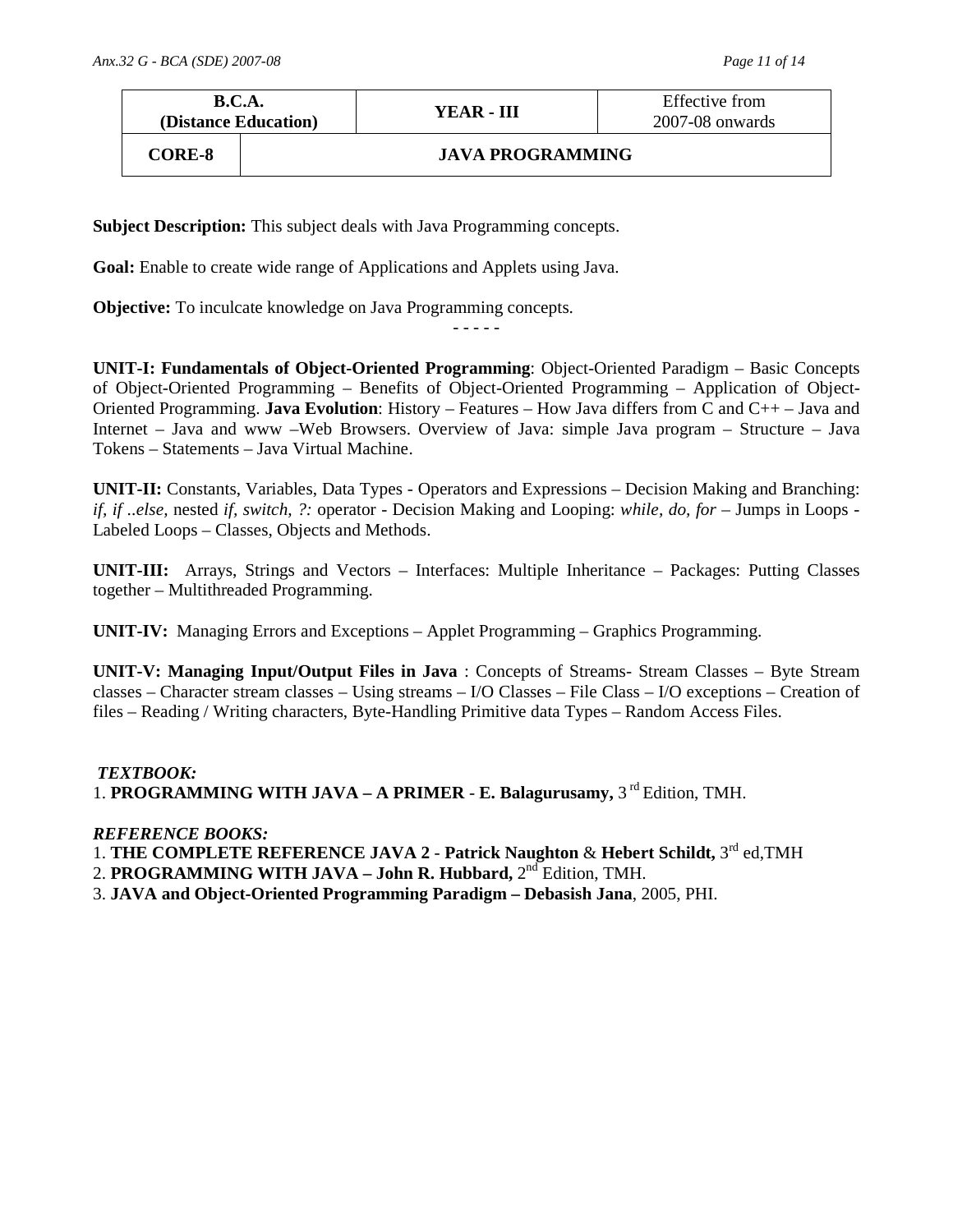| <b>B.C.A.</b><br>(Distance Education) |                                          | YEAR - III | Effective from<br>2007-08 onwards |
|---------------------------------------|------------------------------------------|------------|-----------------------------------|
| CORE-9                                | DATABASE CONCEPTS AND VISUAL PROGRAMMING |            |                                   |

**Subject Description:** This subject deals with Database concepts and Visual Programming concepts.

**Goal:** Knowledge on Data base concepts and Visual Programming techniques using Visual Basic.

**Objective:** To inculcate Database concepts and Visual Programming using Visual Basic.

**UNIT-I: Database Concepts: A Relational approach:** Database – Relationships – DBMS – Relational Data Model – Integrity Rules – Theoretical Relational Languages. **Database Design: Data Modeling and Normalization**: Data Modeling – Dependency – Database Design – Normal forms – Dependency Diagrams - Denormalization – Another Example of Normalization.

- - - - -

**UNIT-II: Visual Basic Fundamentals:** Numeric, String constants – Variables – Data Types and Declarations – Operators and Expressions –Hierarchy of Operations – Inserting Parentheses – Special Rules concerning Numeric Expressions – String Expressions - Assigning Values to Variables – Displaying out – Library Functions - Program Comments. **Branching and Looping:** Relational operators and Logical Expressions – Branching with If-Then, If-Then-Else blocks – Selection Select Case – Looping with For-Next, Do-Loop, While-Wend – Stop statement.

**UNIT-III: Visual Basic control Fundamentals:** Control tools – Control tool Categories – Working with Controls – Naming Forms and Controls – Assigning Property values to Forms and Controls – Executing commands – Displaying Output – Entering Input Data – Selecting Multiple Features, Exclusive Alternatives, Form from a List - Assigning Properties collectively – Generating Error Messages – Creating timed Events – Scroll Bars.

**UNIT-IV: Menus and Dialog Boxes:** Building Drop-Down Menus – Accessing Menu from Keyboard – Menu Enhancements – Submenus – Pop-Up Menus – Dialog Boxes – more about MsgBox Function – The Input Box function**.** 

**UNIT-V: Procedures:** Modules and Procedures – Sub Procedures – Event Procedures – Function Procedures – Scope – Optional Arguments. **Arays:** Characteristics – Declarations – Processing – Passing Arrays to Procedures – Dynamic Arrays – Array-related Functions – Control Arrays – Looping with for Each-Next. **Data Files:** Characteristics – Accessing and Saving a File in VB: The Common Dialog Control – Processing a Data file – Sequential Data Files – Random-Access Data files – Binary files.

# **TEXTBOOK:**

- 1. **VISUAL BASIC Byron S. Gottfried**, Schaum's Outline series, TMH.
- 2. DATABASE SYSTEMS USING ORCLE Nilesh Shah, 2<sup>nd</sup> edition, PHI.

- 1. **The Complete reference VISUAL BASIC Noel Jerke**, TMH.
- 2. DATABASE MANAGEMETN SYSTEMS Gerald V. Post, 3<sup>rd</sup> edition, TMH.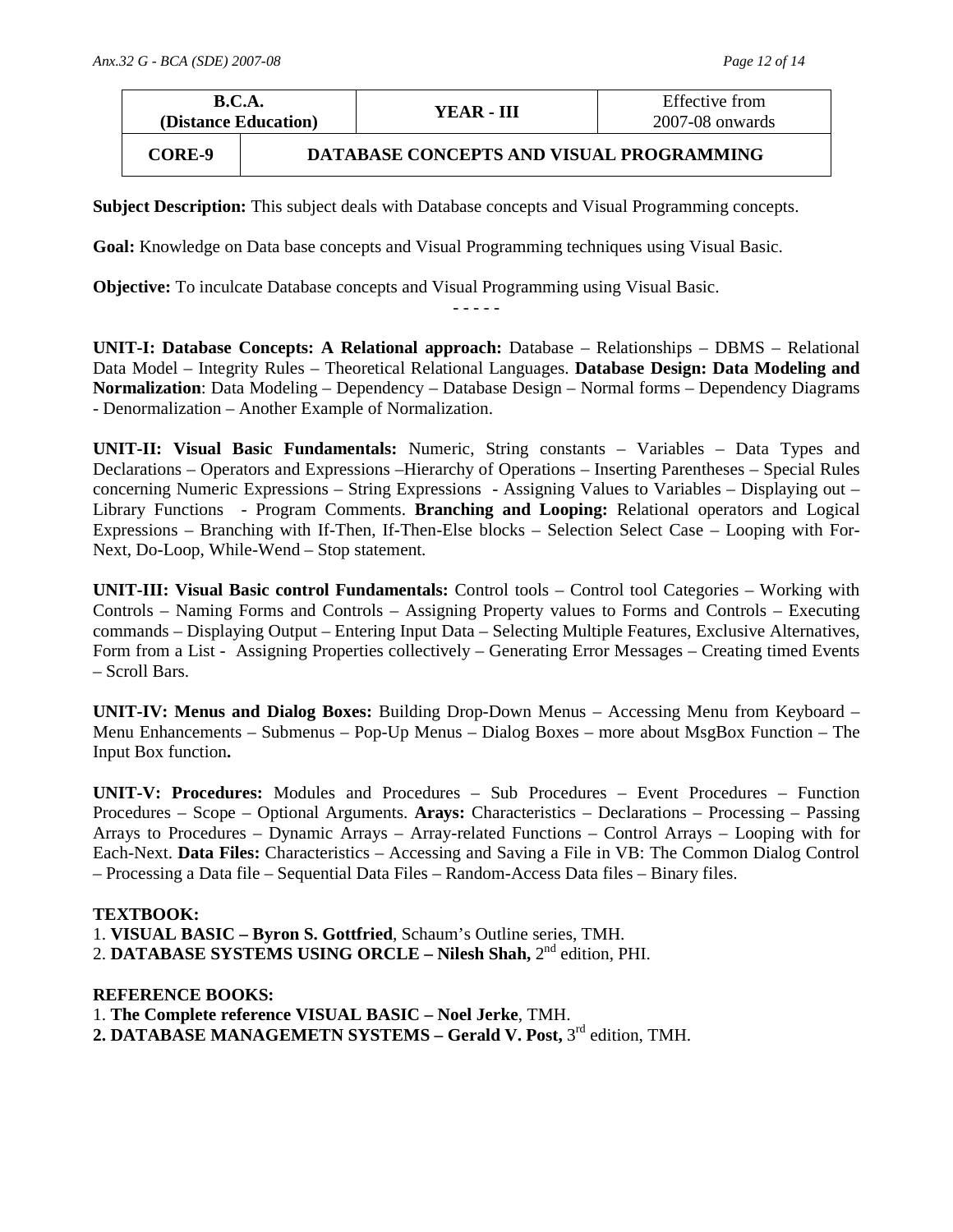| B.C.A.<br>(Distance Education) |  | YEAR - III        | Effective from<br>$2007-08$ onwards |
|--------------------------------|--|-------------------|-------------------------------------|
| CORE-10                        |  | <b>E-COMMERCE</b> |                                     |

**Subject Description:** This subject deals with E-commerce concepts like E-Commerce, M-Commerce, E-Security and E-payment.

**Goal:** Knowledge on E-commerce and Real World and Cyberspace problem awareness.

**Objective:** To inculcate knowledge on E-Commerce concepts in the present IT world.

**UNIT-I:** What is e-commerce? – E-Commerce is not E-Business – the drivers – Myths You hould Know – Advantages and Issues in E-Commerce – Benefits and Limitations of the Internet – Role of E-Strategy – Integrating E-commerce – E-Commerce Business Models – Management Implications.

- - - - -

**UNIT-II: Mobile-Commerce-The Business of Time:** What is M-Commerce? – Why wireless? – How wireless Technology is employed? – Wireless LAN – Wireless application Protocol -Implications for Management.

**UNIT-III: Business-to-Business E-Commerce:** What is B2B E-Commerce? – Supply chain Management and B2B – B2B Models – B2B Tools-EDI.

**UNIT-IV: E-Security:** Security in Cyberspace – Designing for Security – How much risk you afford? – The VIRUS – Security Protection and Recovery – Role of Biometrics - How to secure your system? – Security and Terrorism.

**UNIT-V: Getting the money:** Real World Cash – Electronic Money – Requirements for Internet-Based Payments – How would you like to pay? – B2B and E-Payment – M-Commerce and M-Payment – General Guide to E-Payment.

## *TEXTBOOKS:*

1. **ELECTRONIC COMMERCE from Vision to Fulfillment – Elias M. Awad**, 3<sup>rd</sup> edition, PHI. *(Chapters: 1,6,11,13,15 only)*

#### *REFERENCE BOOKS:*

**1. E-COMMERCE Strategy, Technologies and Applications – David Whiteley,** 2001, TMH. **2. INTRODUCTION TO E-COMMERCE – Jeffrey F. Rayport, Bernard J. Jaworski**, TMH.